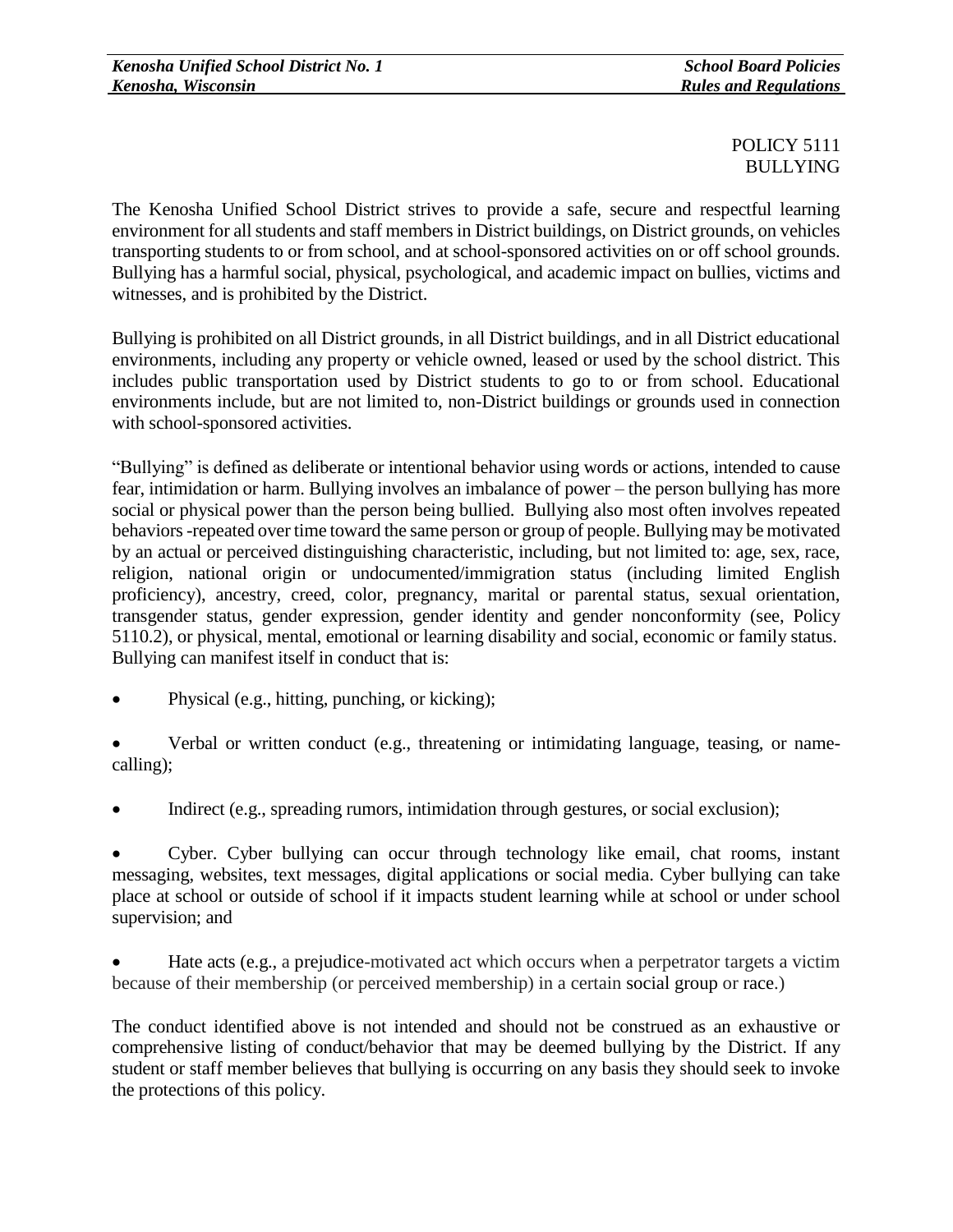POLICY 5111 BULLYING Page 2

All District staff members who observe or are informed of bullying must report it in writing to the building principal or assistant principal. All other persons who are aware of bullying in the District are encouraged to report the conduct to the building principal or assistant principal. Upon receipt of a bullying report, the building principal or assistant principal will investigate the allegations. All reports of bullying shall be taken seriously, properly investigated and documented. If an act of bullying implicates harassment in violation of Policy 4111 (Employee Anti-Harassment) or Policy 5110.1 (Student Equal Opportunity and Non Discrimination in Education), the building principal or assistant principal shall provide notice of the bullying complaint to the Chief Human Resource Officer (CHRO) so that the processes provided for in those Policies can be instituted.

The District prohibits retaliation against individuals who report or participate in an investigation of bullying. Individuals engaging in prohibited retaliatory behavior are subject to disciplinary action. If it is determined that bullying or retaliatory conduct occurred, the school district administration shall take disciplinary action, including but not limited to: counseling, detention, suspension, expulsion and/or referral to law enforcement officials for possible legal action as appropriate. Student support staff will provide support services for all students involved in the incident as deemed necessary and appropriate.

This policy shall be distributed annually to all students enrolled in the District, their parents and/or guardians and District staff member s through the student information system or direct emails. The policy will also be distributed to organizations having cooperative agreements with the District and will be available to anyone upon request.

LEGAL REF.: Wisconsin Statutes Sections

118.01(2)(d)8 Educational Goals and Expectations 118.02(9t) Special Observation Days 118.13 Pupil Discrimination 118.46 Policy on Bullying Wisconsin Administrative Code PI 9 - Rules implementing student nondiscrimination

CROSS REF.: Title IX, Educational Amendments of 1972 (Sex discrimination, including sexual harassment, prohibited) Policy 2810, Incident Reporting Policy 4111, Employee Harassment Policy 5473, Student Suspensions Policy 5474, Student Expulsions Policy 5475, Students with Disabilities Policy 5540, Abused/Neglect

ADMINISTRATIVE REGULATIONS: None